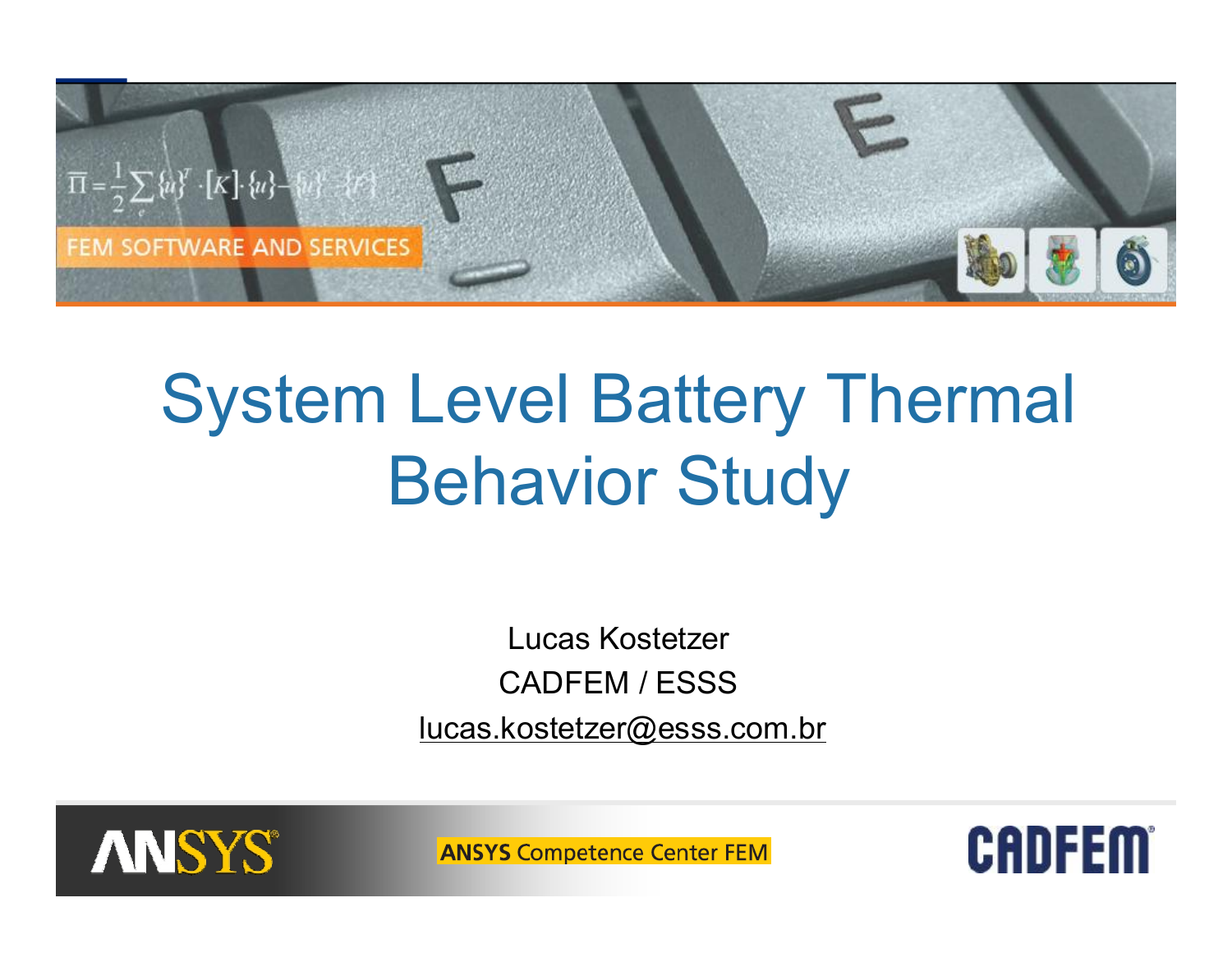# **Scope and Objective**

**Battery temperature under control means:** 

- Optimal capacity
- Optimal life
- **Safety operation**
- Thermal phenomena coupled with electro-chemical
	- Heat generation: Chemical Reaction and Joule Effect
	- Heat transfer: Cooling by convection and conduction

# ß**The goal is:**

- ß **To control the temperature in the battery pack**
	- <sup>ß</sup> **Battery ageing**
	- <sup>ß</sup> **Safety reason (explosion)**

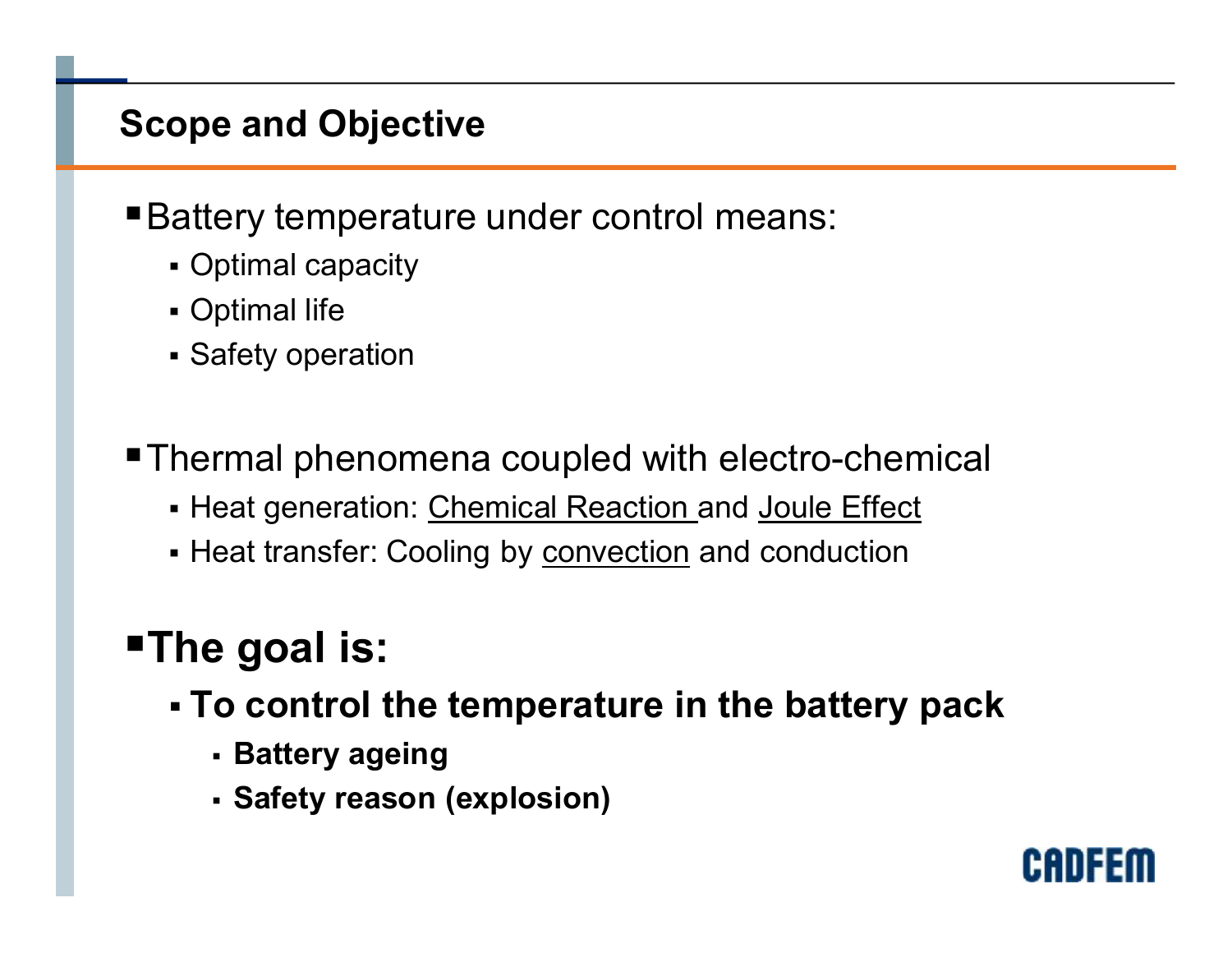# **Approach**

#### ß **Device level thermal simulation**

- **ANSYS Thermal Model**
- **Simulation of transient behavior of battery**

# ß **System level thermal simulation**

- **Simplorer Circuit Model**
- Thermal circuit model (reduced model) generated by MOR for ANSYS

### ß **Verification**

- ß Compare results of reduced model with FEM model
- ß **System level Electric-Thermal simulation**
	- ß Include electric behavior model





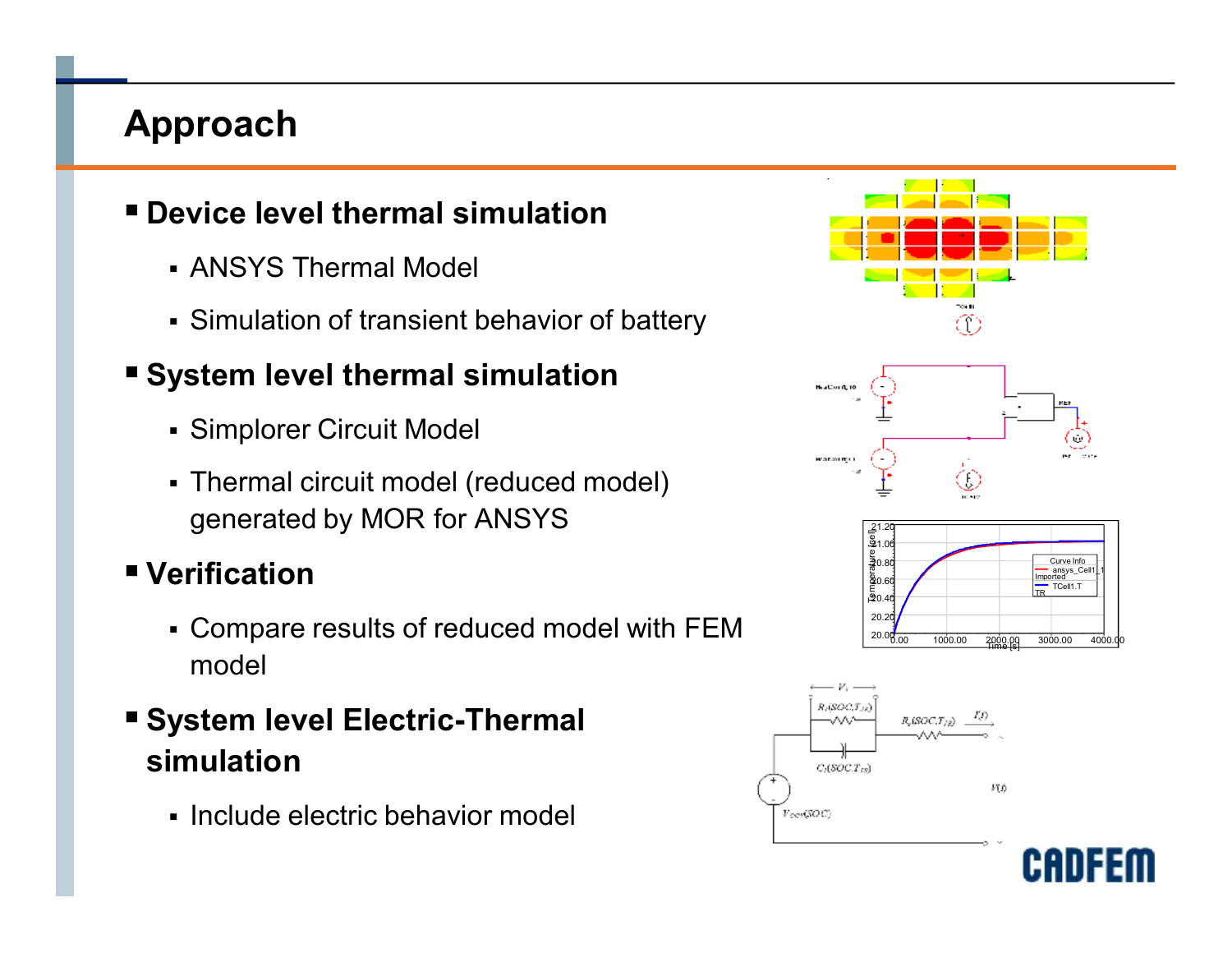# **ANSYS Battery Model**



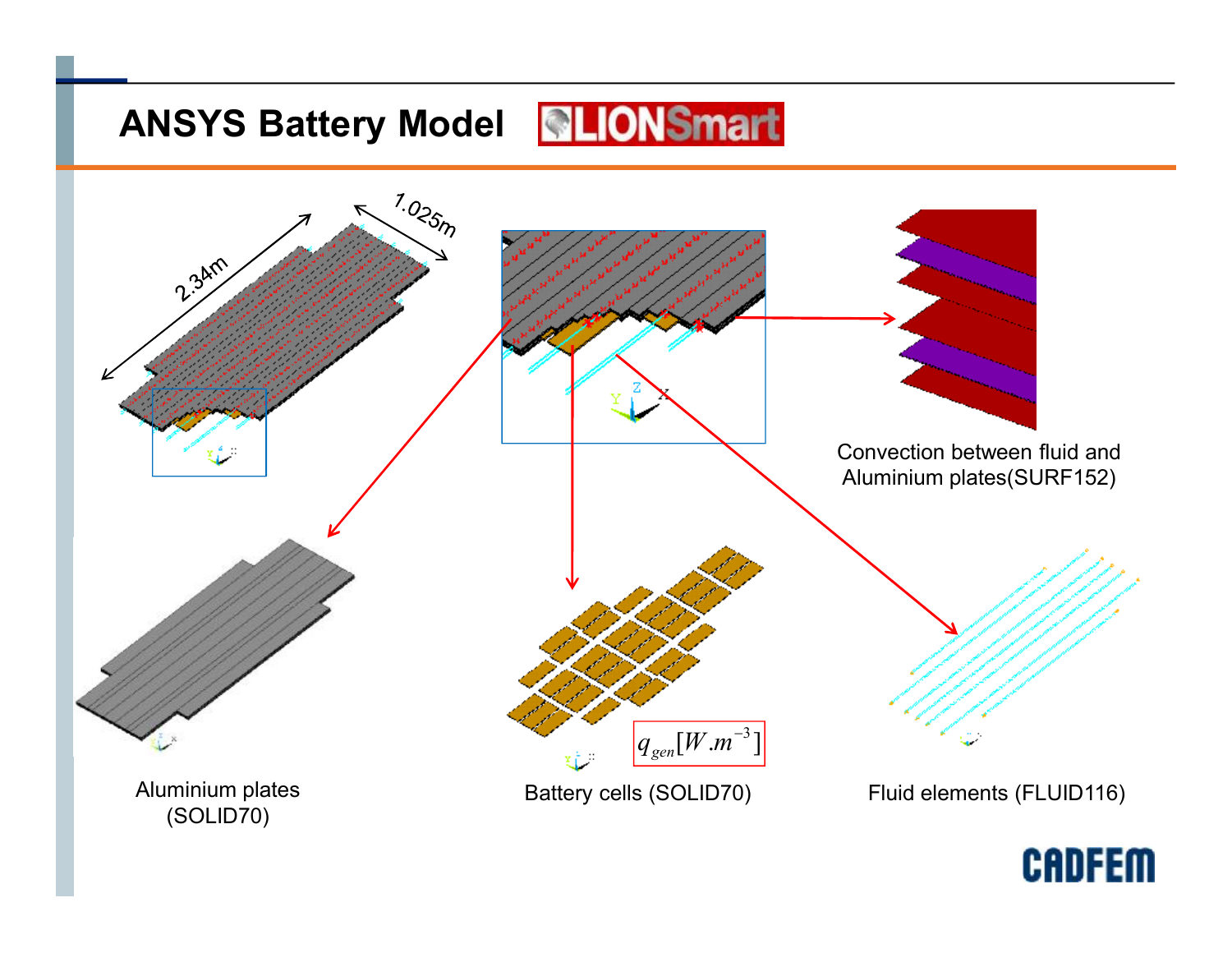# **Simplified CFD model - Air Cooling**

Compute temperature rise of cooling air



- Rectangular channel flow,  $D_h$
- **Simplified by 1D (FLUID 116)** 
	- DOF=Temperature



$$
q_{conv} = h(T - T_{Fluid})
$$

(SURF152)



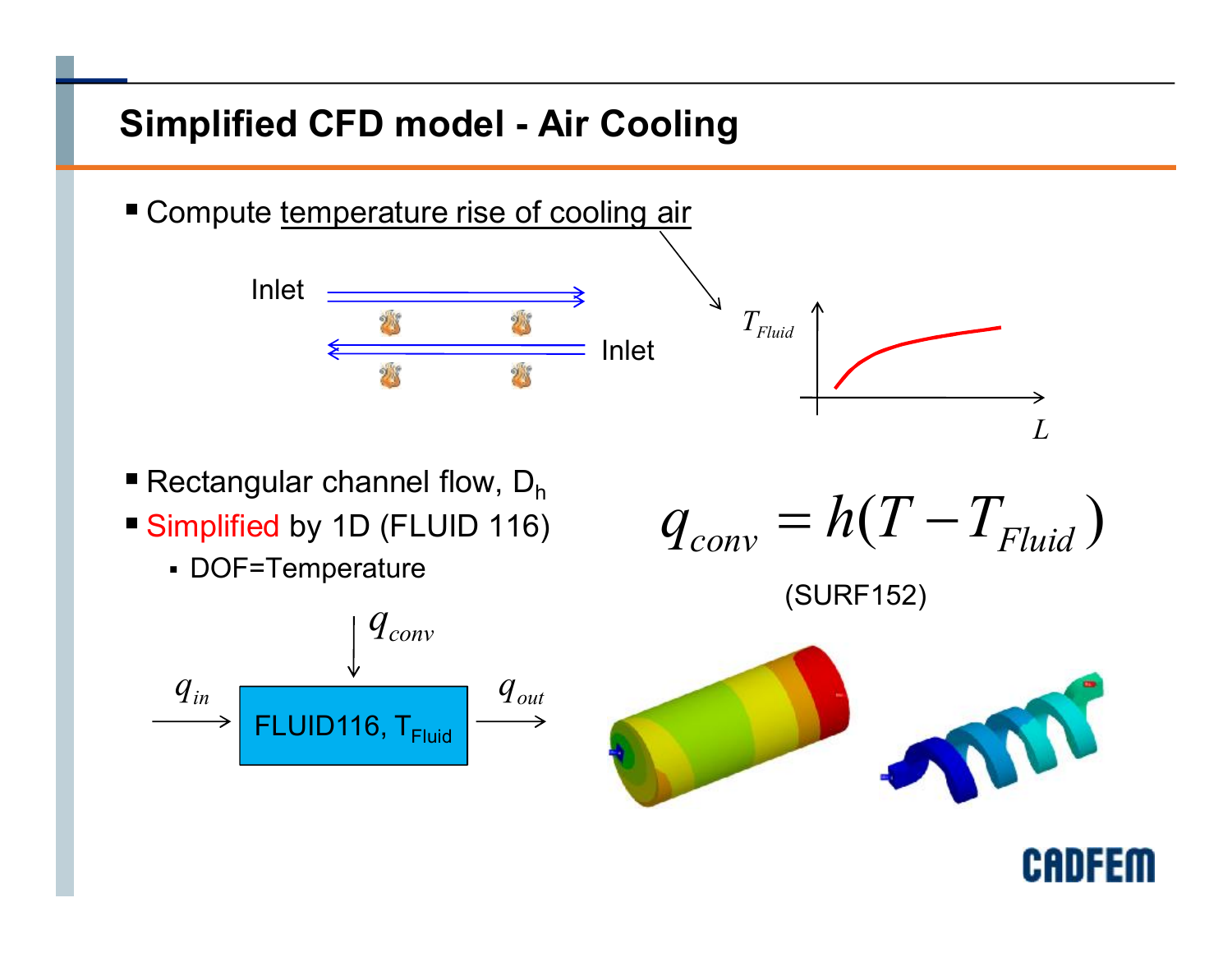# **Case of Study**

- The Battery pack working properly, but…..
	- ONE cell has an internal problem and generate extra heat !!



- Temperature has reached the operation limit?
- How is the temperature response of this cell?
	- And for the pack?
- **If a new electrical load is applied?**



"Detailed" information with fast response is needed

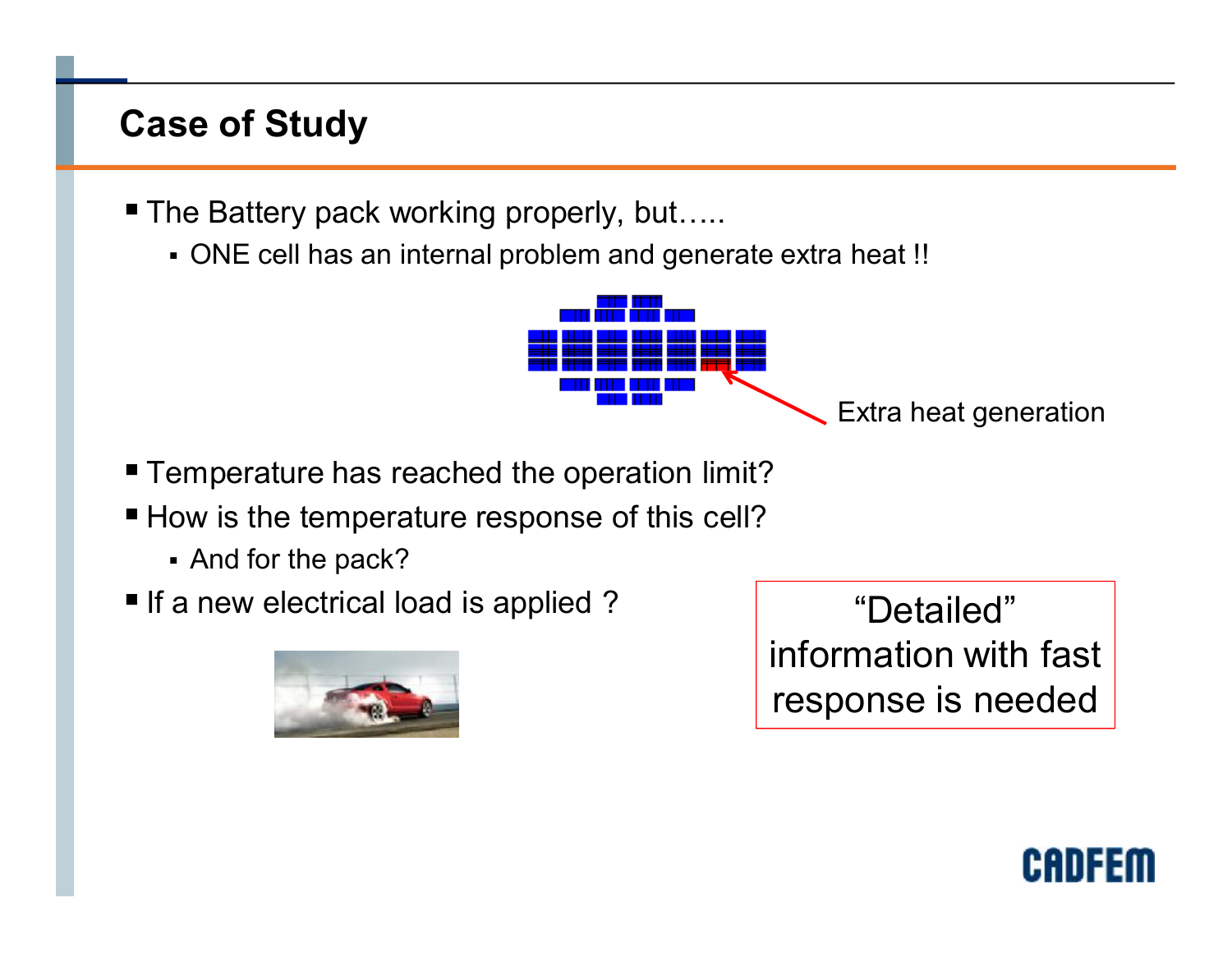# **Configuration – ANSYS and MOR**



Independent of Input functions Simulation not needed, just matrices

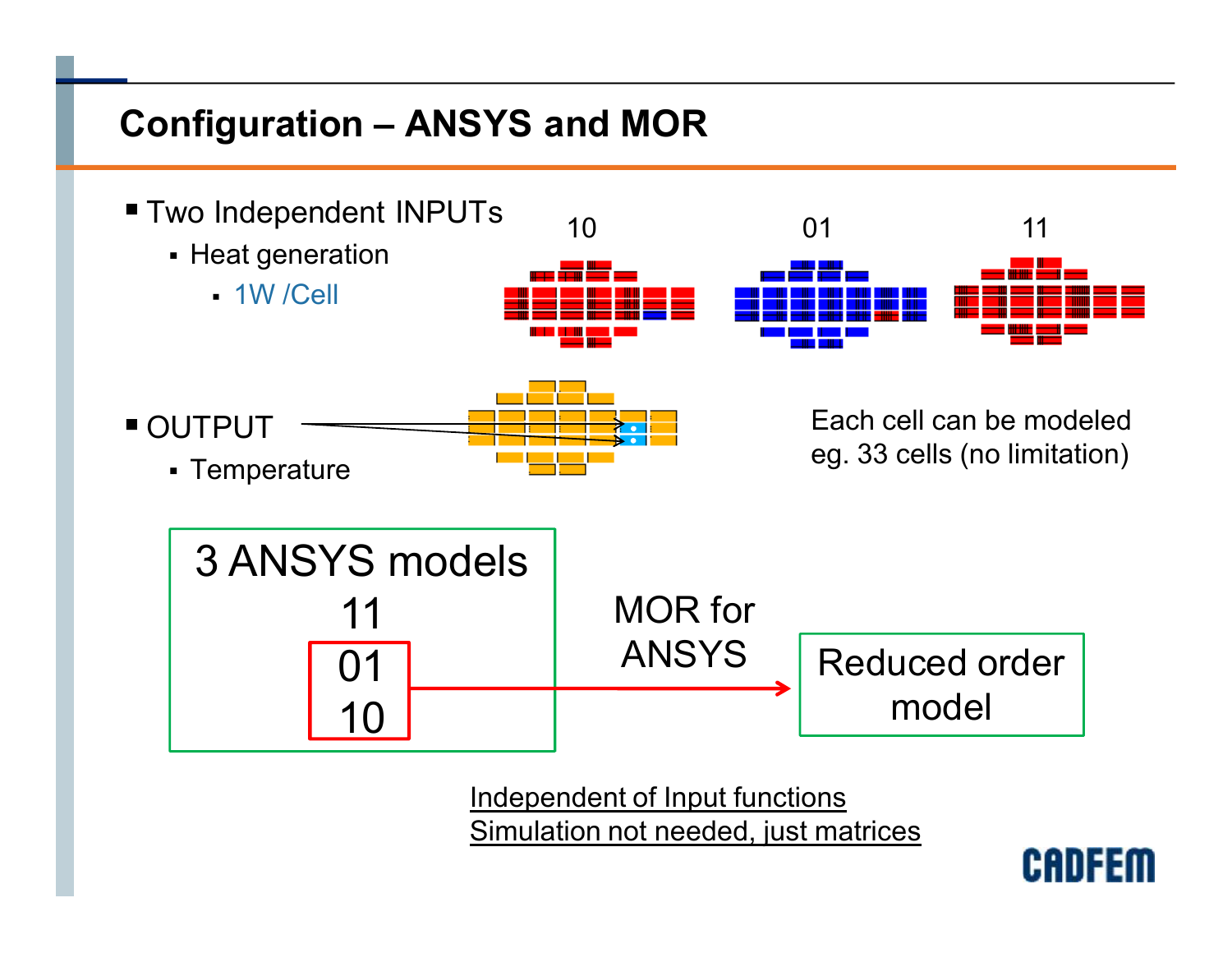# **ANSYS Transient Thermal Battery Model**

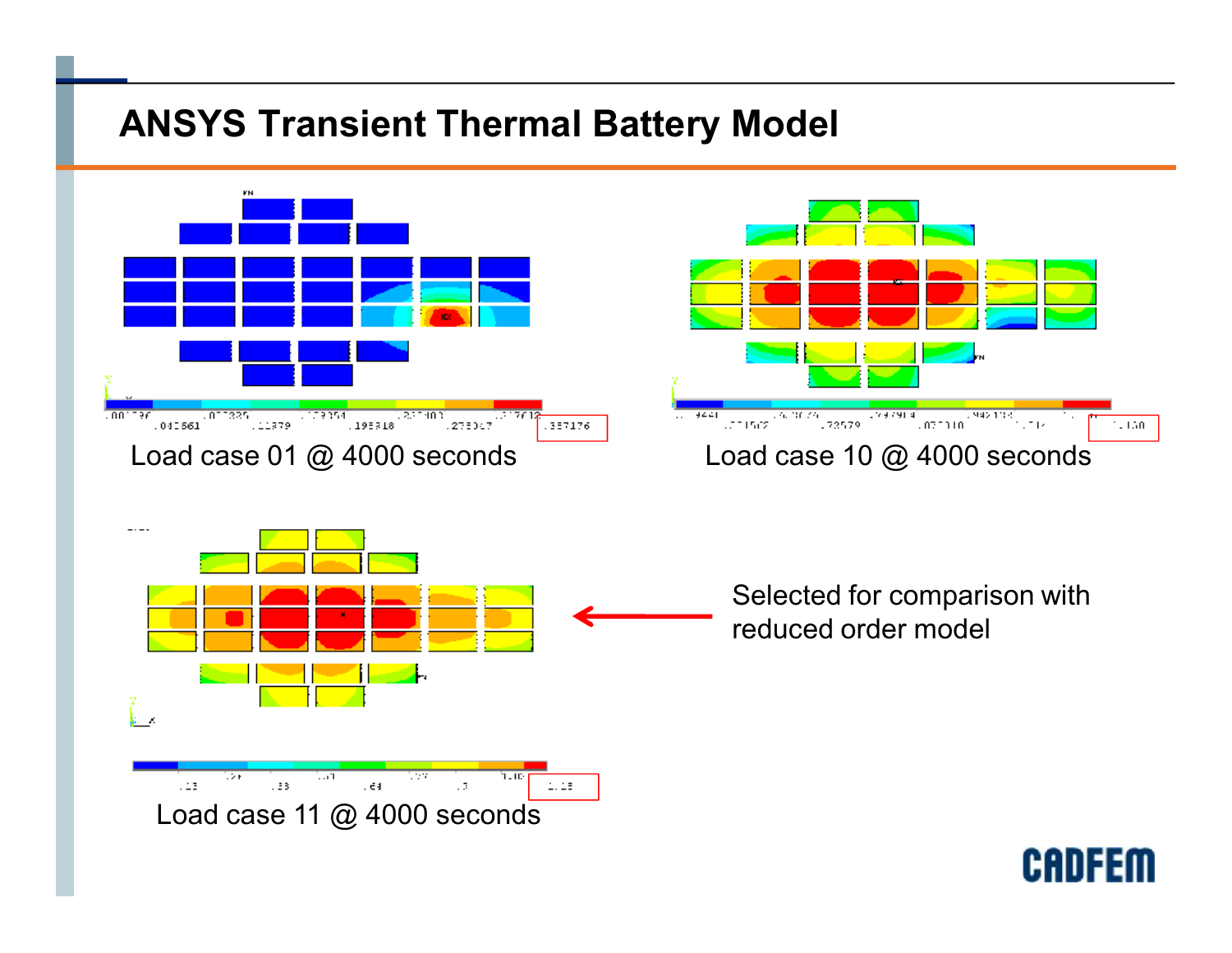# **From ANSYS to Simplorer through MOR**



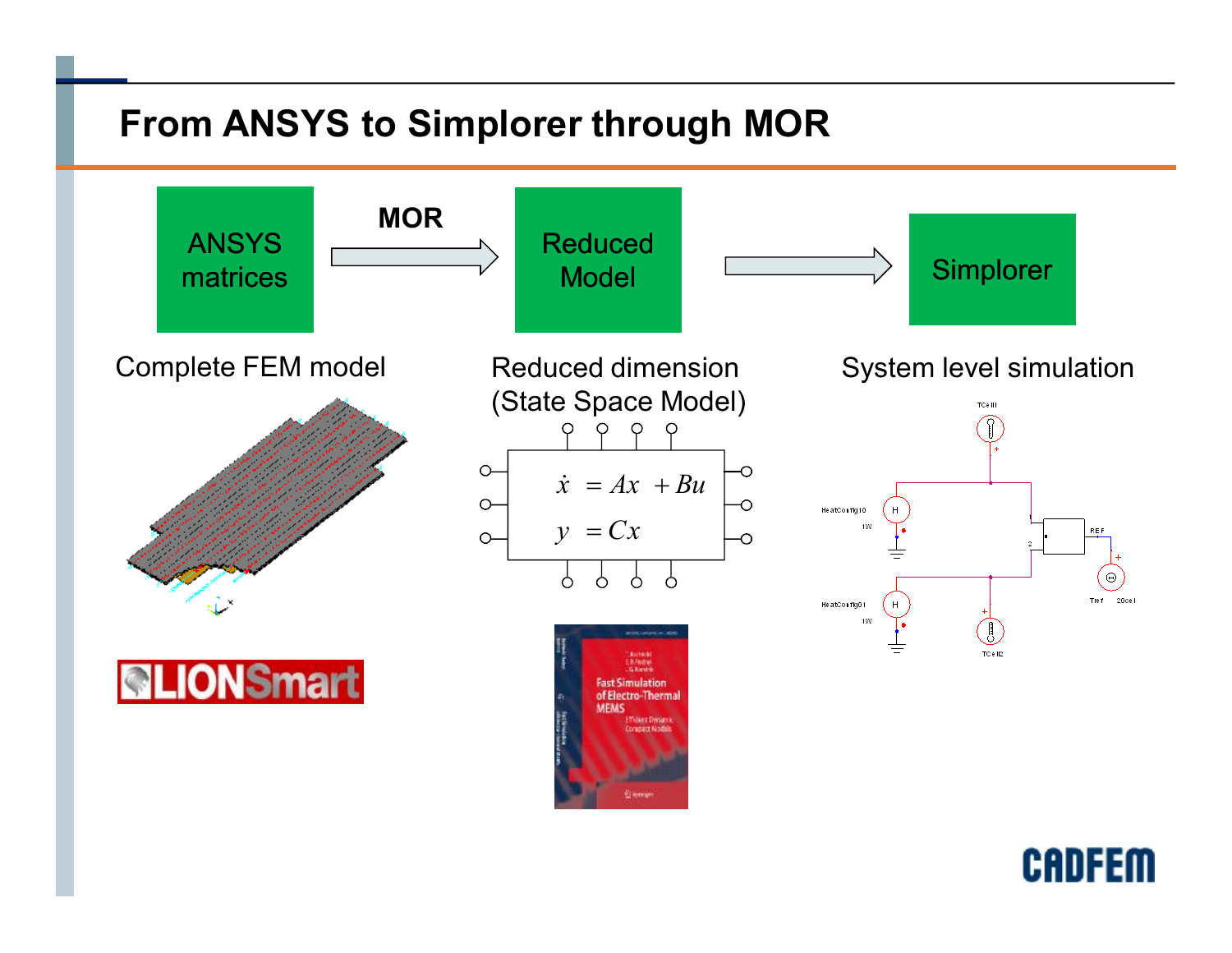## **Model Order Reduction**

- Relatively new technology
- Solid mathematical background:
	- **Approximation of large scale dynamic** systems
- **Dynamic simulation:** 
	- **Harmonic or transient simulation**
- **Industry application level:** 
	- **Linear dynamic systems**



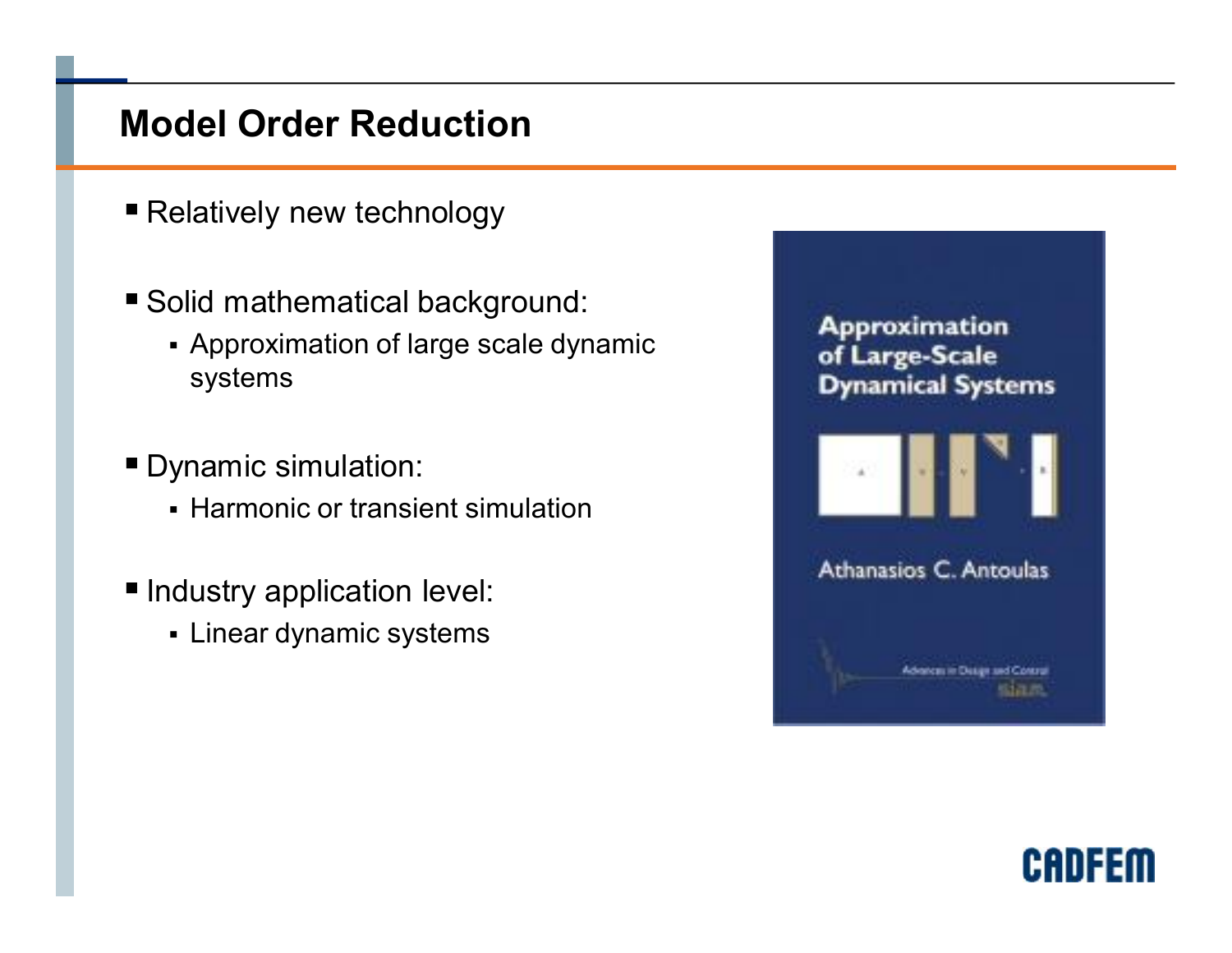# **Model Reduction as Projection**

 $\blacksquare$  How to find

**Mode** 

to do it.

subspace?

superposition is

not the best way

**Projection onto low**dimensional subspace

$$
E\dot{\mathbf{x}} + K\mathbf{x} = B\mathbf{u}
$$



$$
\mathbf{x} = V\mathbf{z} + \varepsilon
$$



 $V^T E V \dot{\mathbf{z}} + V^T K V \mathbf{z} = V^T B \mathbf{u}$ 



Battery case

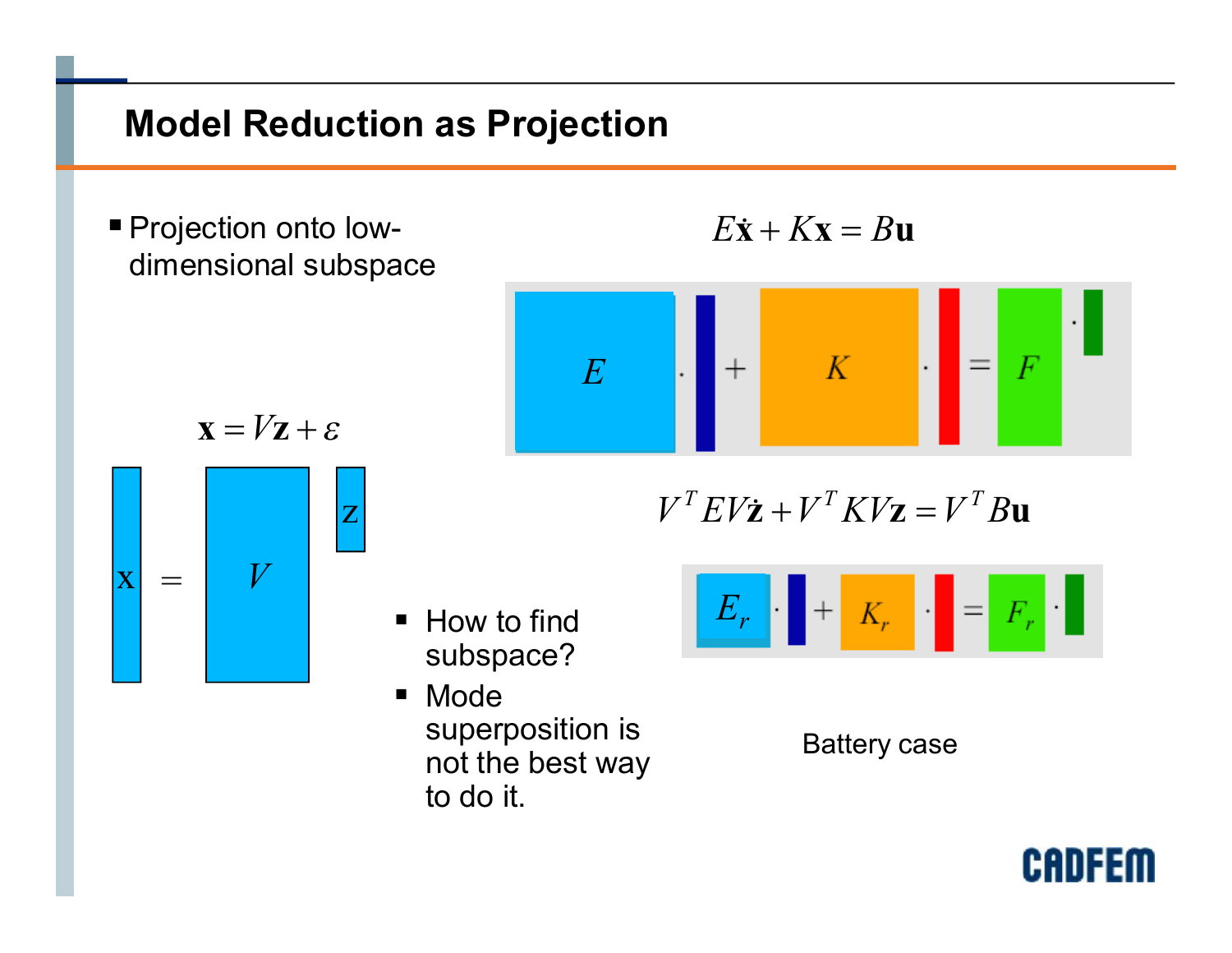# **Circuit Thermal Model in Simplorer**



**CADFEM**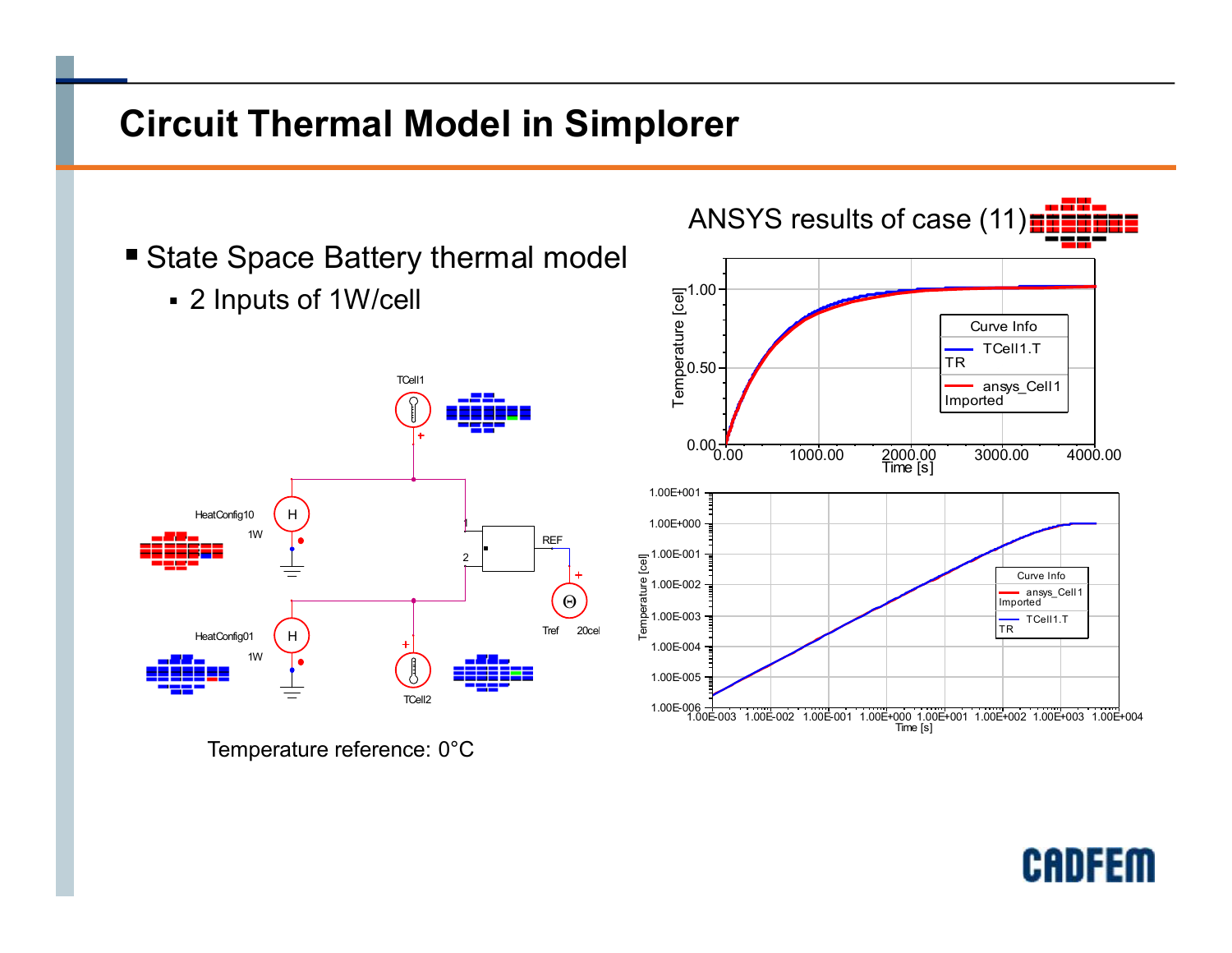# **Statistics**

|                     | <b>System level</b> | Device level (FEM)   |
|---------------------|---------------------|----------------------|
| Simulation time [s] | 4000                | 4000 (100 timesteps) |
| <b>Dimension</b>    | 30 (15 x lnput)     | 48500 elements       |
| CPU time [s]        | $<$ 1               | $2317$ (~40min)      |

**System Level Thermal Simulation** 

- Accurate results comparing to FE
- ß **A thermal model at system level is now readily available to couple with electrical system**

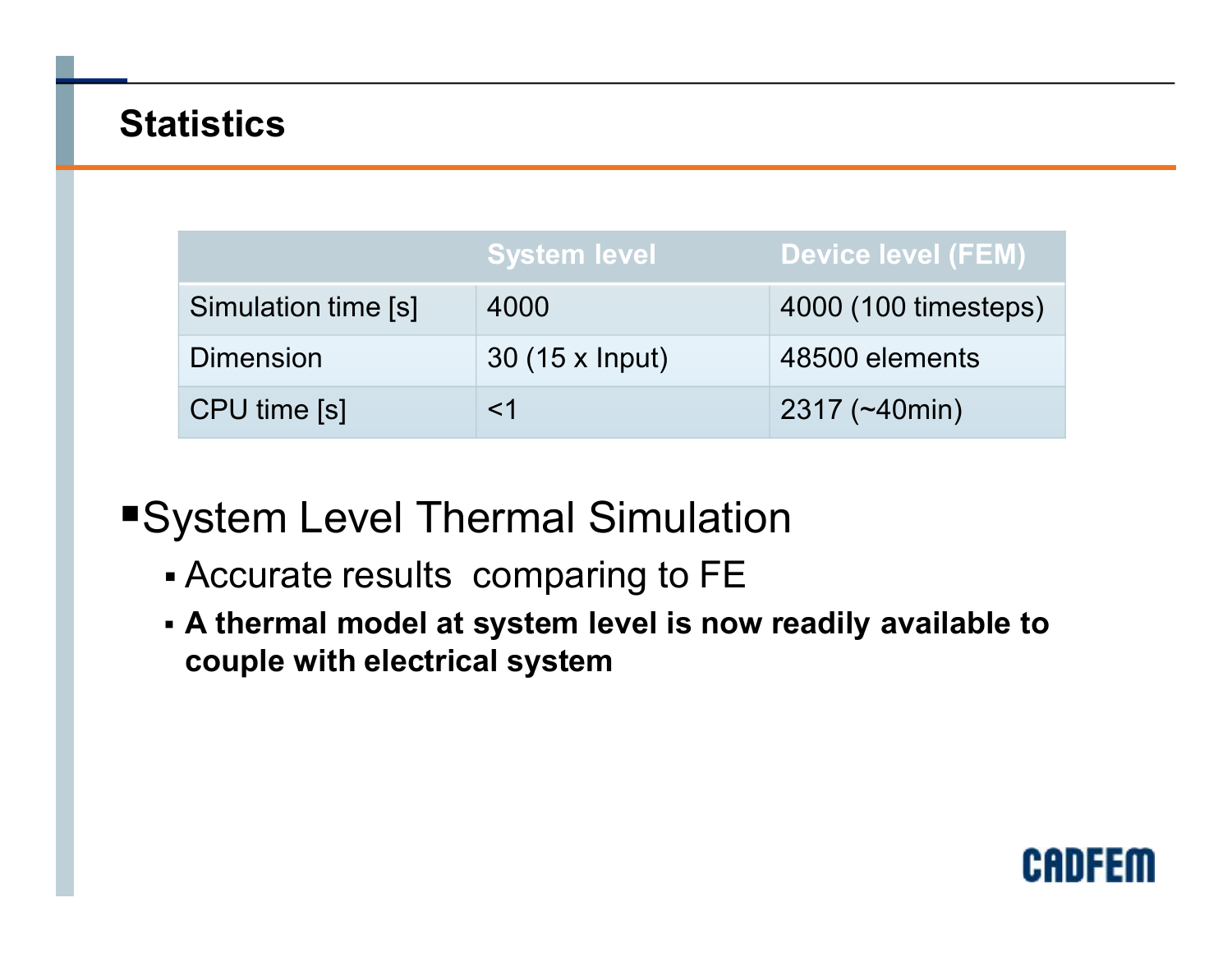# **Electrical Circuit for Li-ion Battery: 1 Cell**

• **Equivalent** electrical circuit to model **electro-chemical effects** inside the cell

 $\longrightarrow V_1 \longrightarrow$  $R_I(SOC,T_{JR})$  $R_{\varepsilon}(SOC,T_{JR}) \xrightarrow{I(t)}$  $C_l(SOC,T_{JR})$ Ideal Voltage source  $\begin{pmatrix} 1 & 1 \end{pmatrix}$  source  $\begin{pmatrix} V(t) & V_1(t) \end{pmatrix}$  $V_{OCV}$ (SOC)

$$
\frac{d}{dt} SOC = \frac{I}{Q}
$$
 Resistance and Capacitance is a function of  
\ntemperature and State of Charge (SOC)  
\n
$$
\frac{d}{dt} V_I = \frac{-V_I}{R_I C_I} - \frac{I}{C_I}
$$
\n
$$
V_{OCV} = f(SOC)
$$
\n
$$
V_{A_I} = f(SOC, T_{JR})
$$
\n
$$
V = V_{OCV} + V_I - R_s I
$$
\n
$$
R_s = f(SOC, T_{JR})
$$
\n
$$
R_s = f(SOC, T_{JR})
$$
\n
$$
R_s = f(SOC, T_{JR})
$$

experiments or sophisticated models

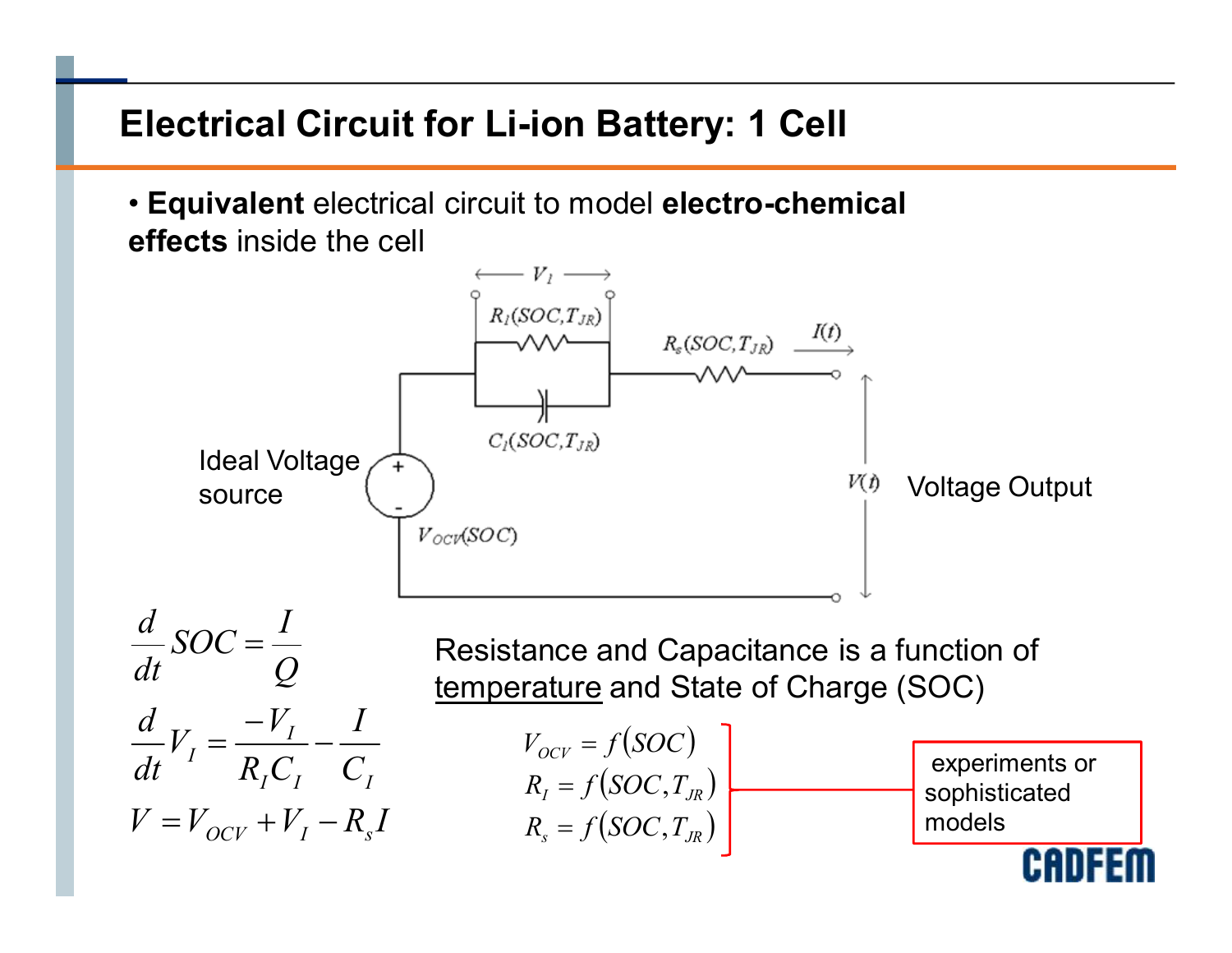# **Electrical – Thermal Battery model**

**Impedance electrical model** 

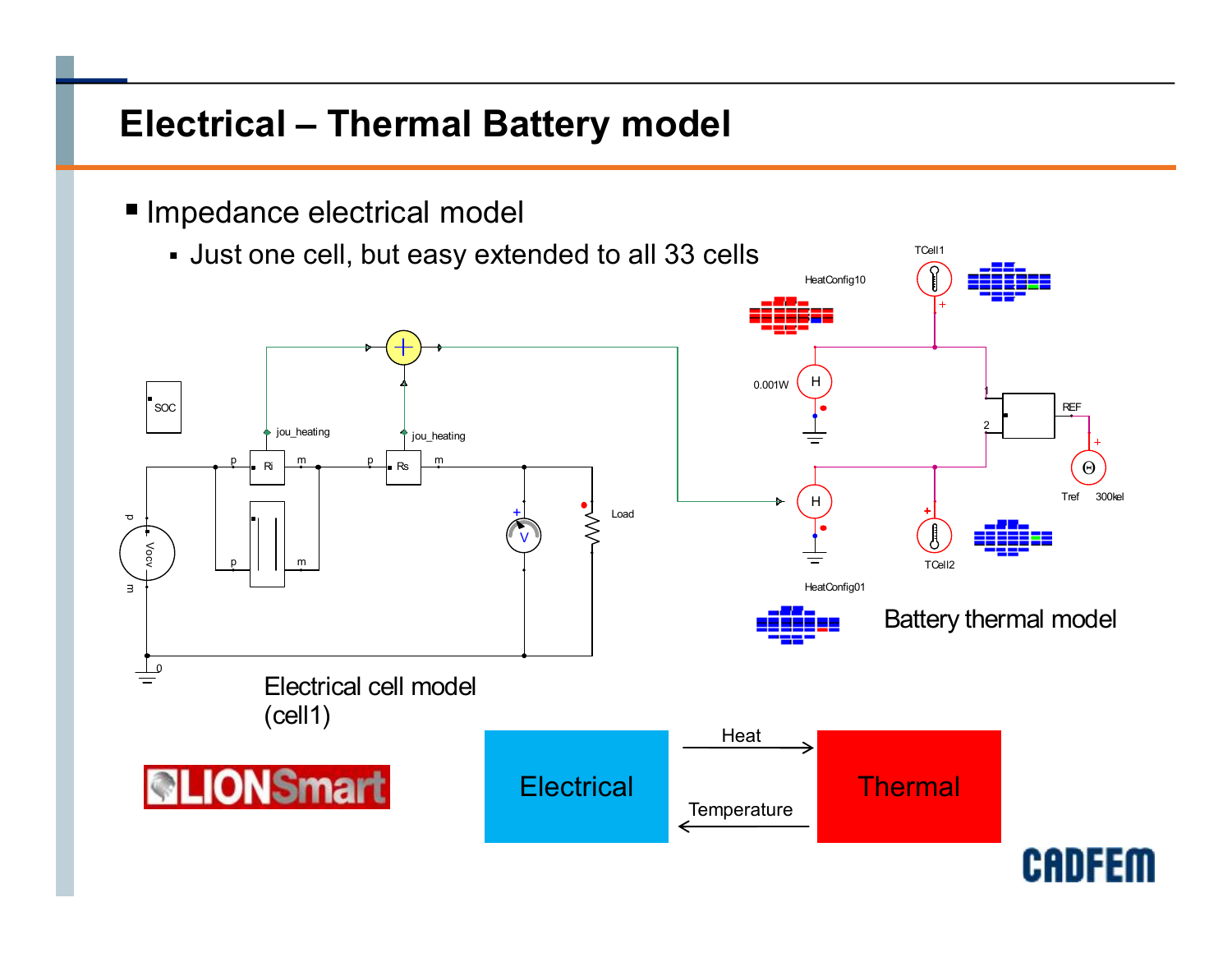# **Results – Electrical behavior**

- **Minimum Voltage reached** 
	- **End of discharging process**

**Discharging process represented** by SOC

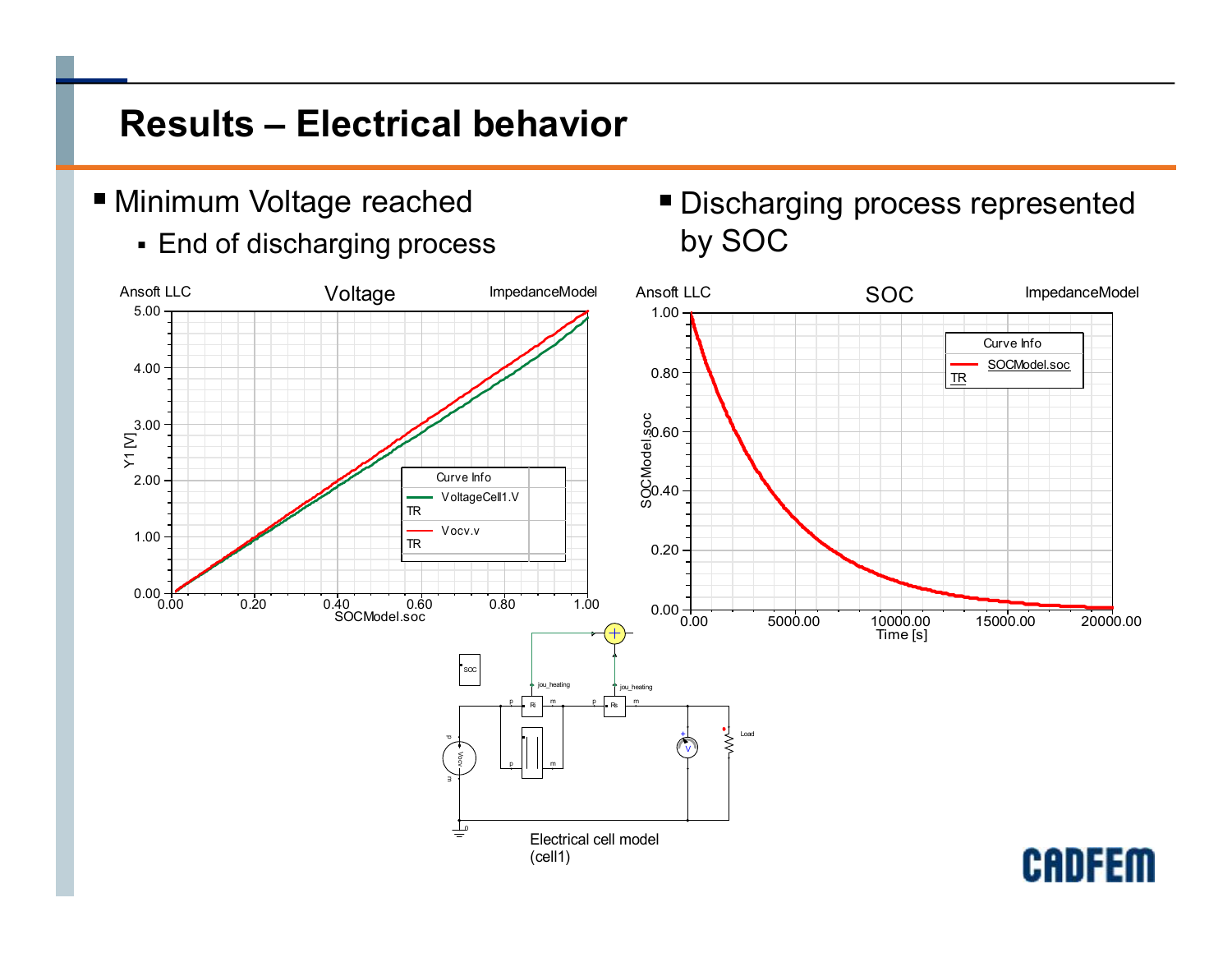# **Results – Thermal behavior**

**Joule effect due to resistors** 

#### $\cdot$  P=i<sup>2</sup>R



#### **Cell temperature rise**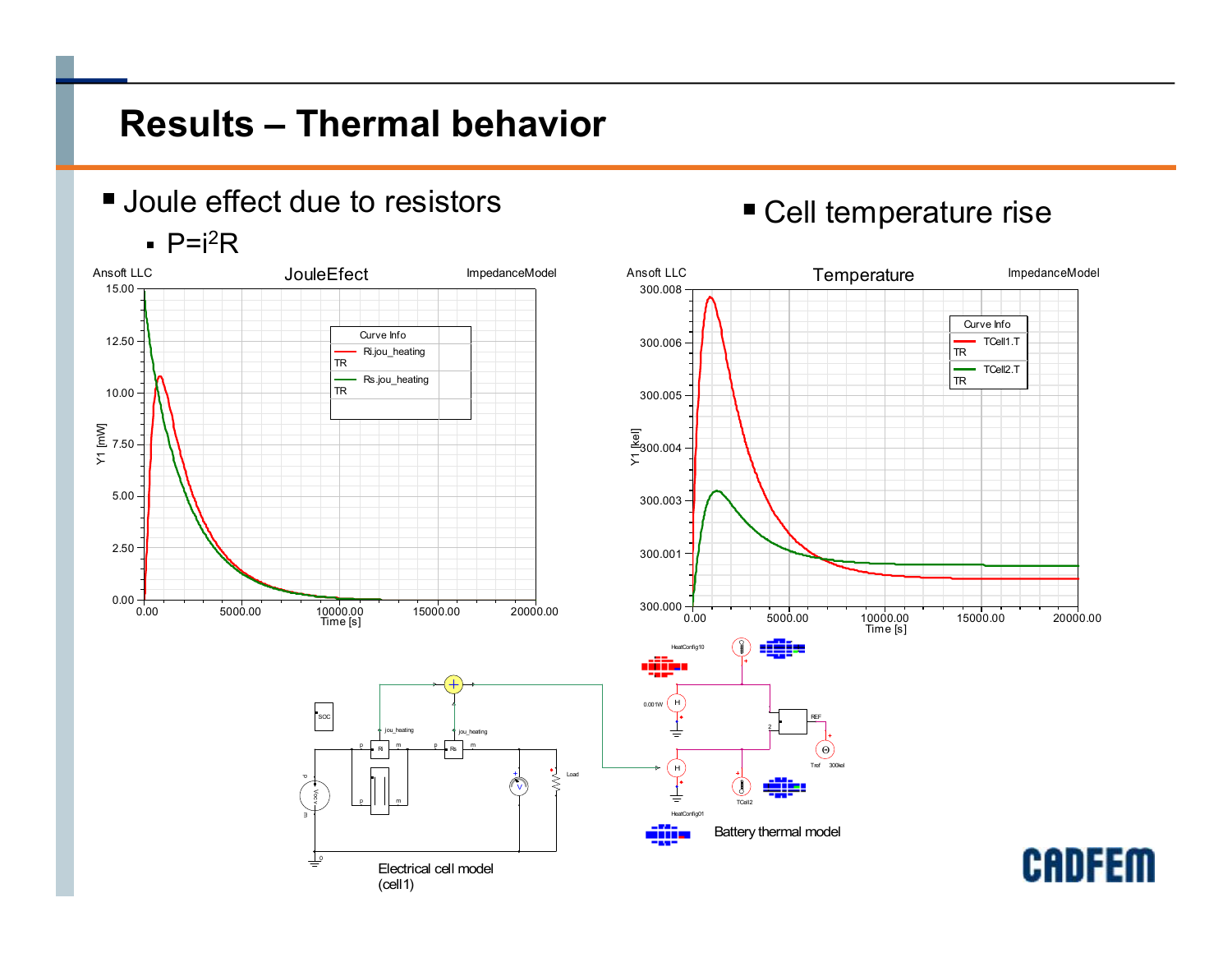# **Experimental Data – Next step**

■ Battery characterization by